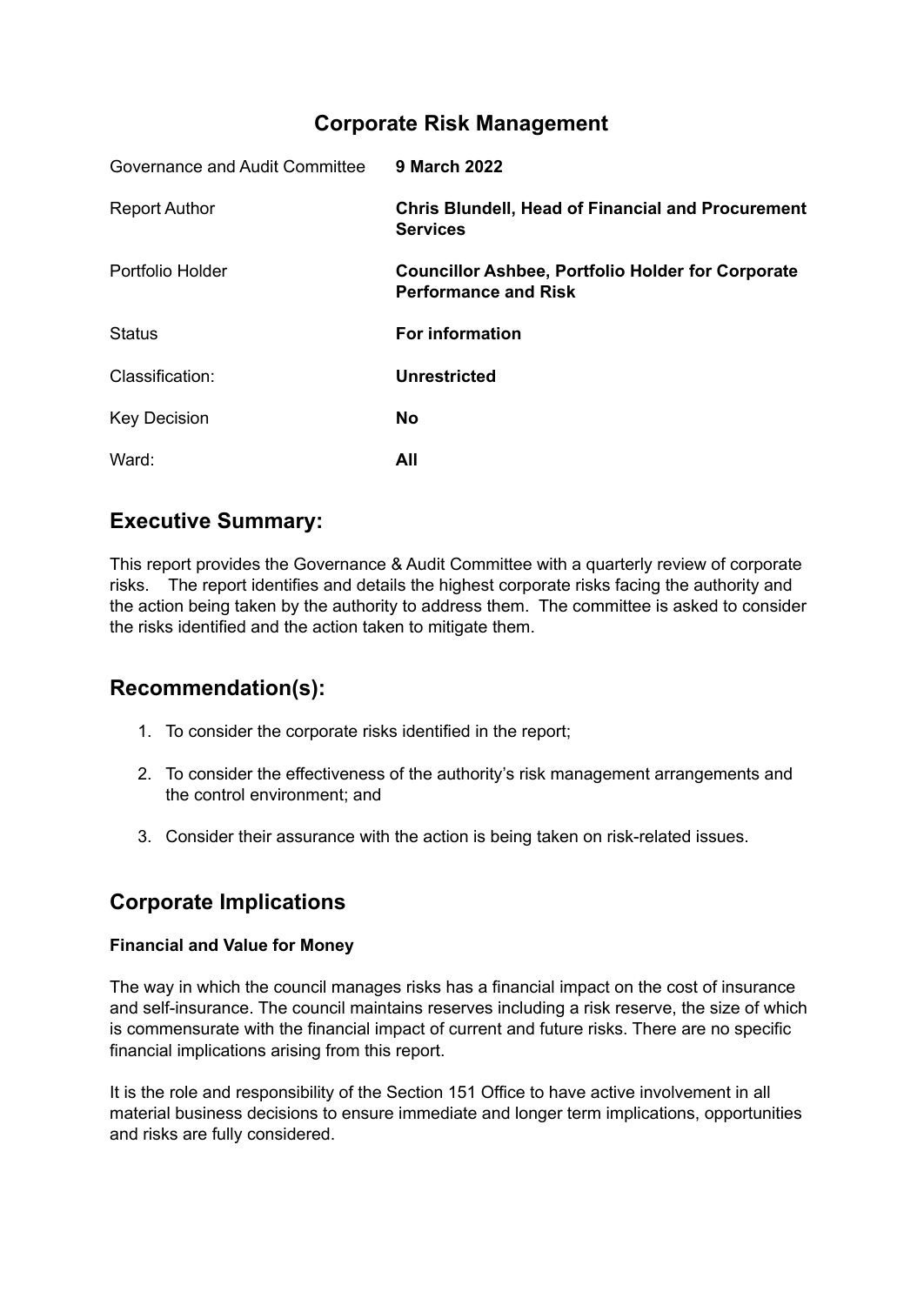### **Legal**

Whilst the corporate risk register includes consideration of legal matters in as far as they relate to risks to the council, there are no legal implications for the recommendation required by this report.

#### **Corporate**

Governance & Audit Committee approved the revised Risk Management Strategy on 6 March 2019, which includes a requirement to provide regular corporate risk updates to G&A Committee.

#### **Equalities Act 2010 & Public Sector Equality Duty**

Members are reminded of the requirement, under the Public Sector Equality Duty (section 149 of the Equality Act 2010) to have due regard to the aims of the Duty at the time the decision is taken. The aims of the Duty are: (i) eliminate unlawful discrimination, harassment, victimisation and other conduct prohibited by the Act, (ii) advance equality of opportunity between people who share a protected characteristic and people who do not share it, and (iii) foster good relations between people who share a protected characteristic and people who do not share it.

Protected characteristics: age, sex, disability, race, sexual orientation, gender reassignment, religion or belief and pregnancy & maternity. Only aim (i) of the Duty applies to Marriage & civil partnership.

There are no equity or equalities issues arising from this report. The risk register identifies a number of activities designed to control risks and these will each need to be assessed for equality impact in their own right.

### **Corporate Priorities**

This report relates to the following corporate priorities:

- *● Growth*
- *● Environment*
- *● Communities*

## **1. Introduction**

1.1. The Council monitors and manages its corporate risks through the Corporate Risk Register. The contents of the report highlight the high-priority corporate risks and describe the arrangements in place to ensure these risks are monitored and managed appropriately.

### **2. Background**

2.1. The Risk Management Strategy 2019-23 was approved by the Governance and Audit Committee at its meeting on 6 March 2019.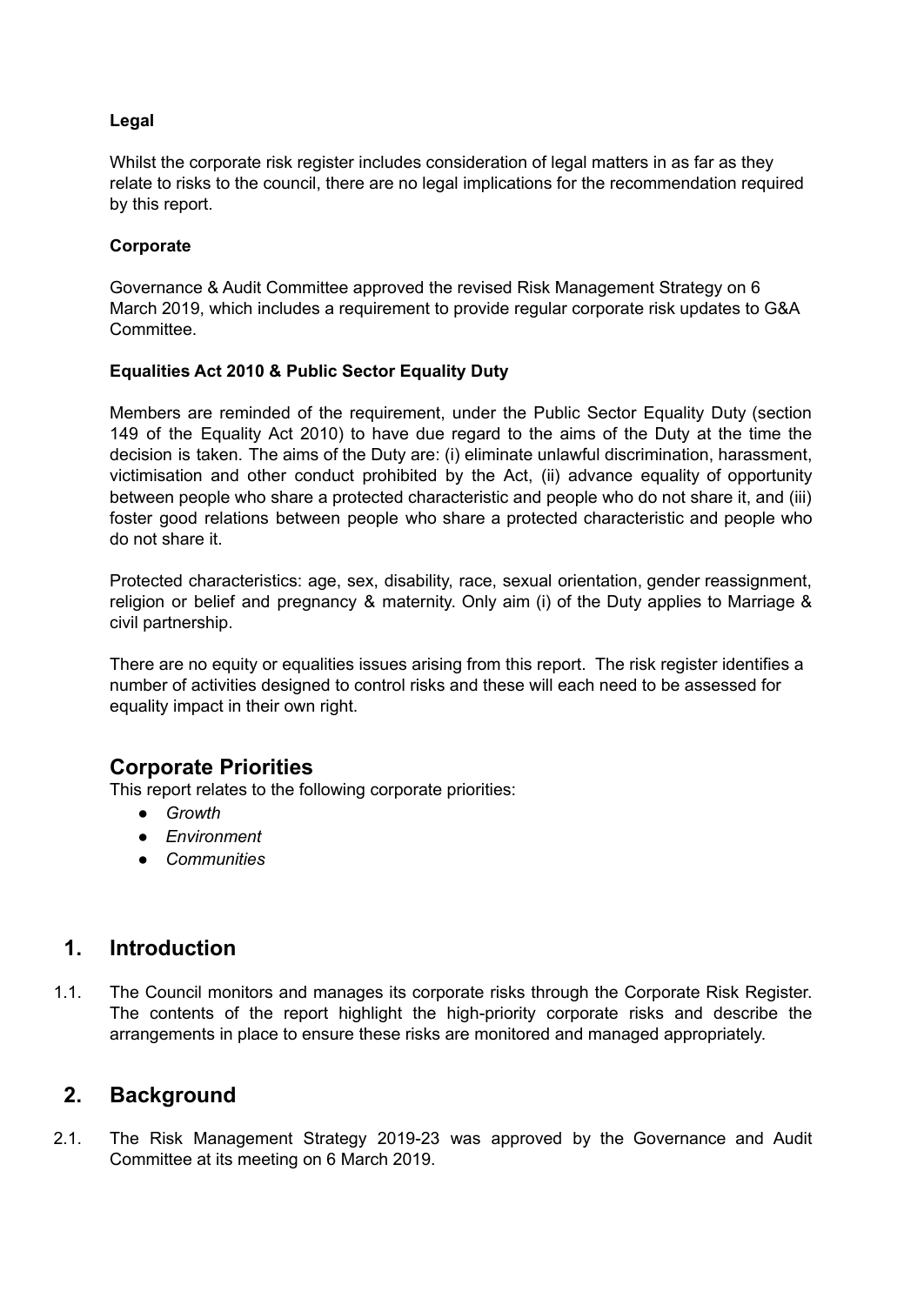2.2. The strategy defines corporate risks as *'those which could impact across the whole council including those relating to partnerships'*. The strategy prescribes that these risks should be assessed by the Corporate Management Team (CMT) and the Member Risk Management Champion and then reported to the Governance and Audit Committee on a regular basis.

## **3. Risk, Risk Management and Responsibilities**

3.1. **What is risk -** Risk is defined as the uncertainty of outcome, whether positive opportunity or negative threat, of actions and events.

### *Risk can be a threat (downside) or an opportunity (upside)*

- 3.2. A local authority's purpose is generally concerned with the delivery of service or with the delivery of a beneficial outcome in the public interest. The delivery of these objectives is surrounded by uncertainty which both poses threats to success and offers opportunity for increasing success.
- 3.3. **What risk management -** Risk Management can be defined as:

*'Risk Management is the process by which risks are identified, evaluated and controlled. It is a key element of the framework of governance together with community focus, structures and processes, standards of conduct and service delivery arrangements'*

### *(Audit Commission)*

- 3.4. Risks have to be assessed in respect of the combination of the likelihood of something happening, and the impact which arises if it does actually happen. Risk management includes identifying and assessing risks and then responding to them. Risk is unavoidable, and every organisation needs to take action to manage risk in a way which it can justify to a level which is tolerable. The amount of risk which is judged to be tolerable and justifiable is the "risk appetite".
- 3.5. **Roles and responsibilities -** The primary member oversight on risk is provided by the Governance and Audit Committee. Cabinet also has a member Risk Champion (the Portfolio Holder for Corporate Governance and Coastal Development) who promotes risk management and its benefits throughout the council.
- 3.6. At staff level, the high-level corporate risk register is regularly considered by the Corporate Management Team (CMT). G&A Committee considers changes to the corporate risk register, the reasons for the changes and the actions being taken to mitigate the likelihood and impact of those risks. A view is also taken regarding the extent to which the risks should be tolerated.
- 3.7. The Chartered Institute of Public Finance and Accountancy (CIPFA) Position Statement on Audit Committees (2018) sets out the key principles for audit committees operating in local government.
- 3.8. The statement sets out the key responsibilities of the committee to include: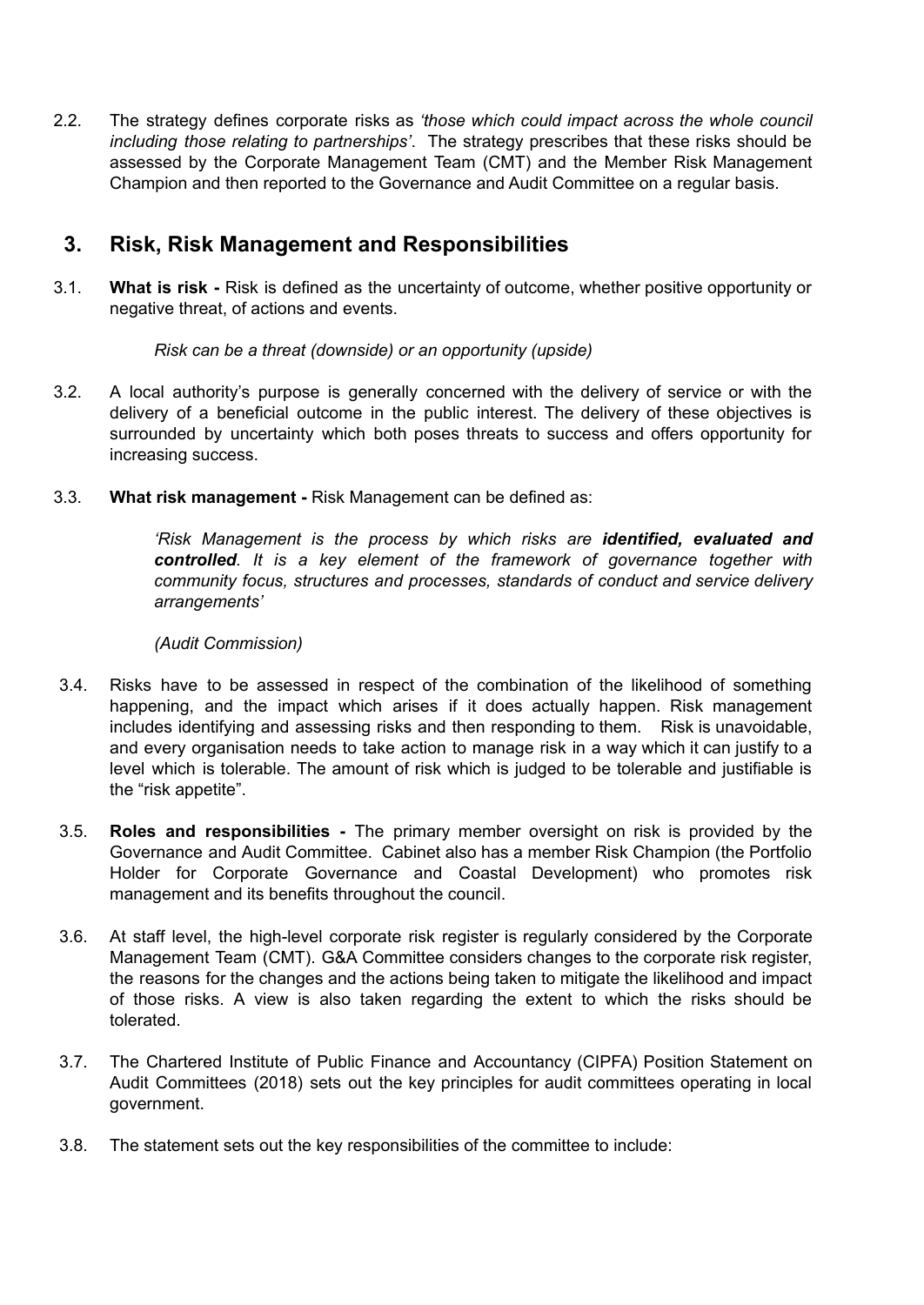*'consider the effectiveness of the authority's risk management arrangements and the control environment, reviewing the risk profile of the organisation and assurances that action is being taken on risk-related issues, including partnerships and collaborations with other organisations'*

3.9. The report seeks to aid the committee to discharge these responsibilities.

## **4. Corporate risk register**

- 4.1. A summary of the highest scoring corporate risks on the register is set out in the table and the following narrative below, together with the comparative scores noted by the Governance & Audit Committee on 1 December 2021.
- 4.2. The scores are arrived at by multiplying the "likelihood" score by the "impact" score, where the maximum score for each is four, so the maximum total score is sixteen.

| <b>Ref</b>   | <b>Description</b>           | <b>Dec 21</b><br><b>Score</b> | <b>Mar 22</b><br><b>Score</b> | Change    |
|--------------|------------------------------|-------------------------------|-------------------------------|-----------|
| <b>CR-03</b> | <b>Political Stewardship</b> | 16                            | 16                            | No change |
| <b>CR-12</b> | <b>Cyber Attack</b>          | 16                            | 16                            | No change |
| <b>CR-13</b> | Governance                   | 16                            | 16                            | No change |
| <b>CR-14</b> | Berth 4/5                    | 16                            | 16                            | No change |
| <b>CR-05</b> | Homelessness                 | 16                            | 16                            | No change |
| <b>CR-01</b> | <b>Limited Resources</b>     | 12 <sub>1</sub>               | 12 <sub>1</sub>               | No change |
| <b>CR-09</b> | <b>Economic Resources</b>    | 12 <sub>1</sub>               | 12 <sub>1</sub>               | No change |
| <b>CR-11</b> | Covid-19                     | 12 <sub>1</sub>               | 9                             | Reduced   |
| <b>CR-15</b> | Environmental Act 2021       | 12.                           | 12 <sub>1</sub>               | No change |

- 4.3. Each corporate risk is the responsibility of a member of CMT and they manage risk mitigation plans with the aim of reducing the likelihood and/or impact of each risk to a manageable level. As time moves on, the external environment changes and this can have an impact on the effectiveness of mitigating actions as well as on the likelihood and impact of a risk: hence the need to maintain vigilance in respect of mitigation plans as well as new and changing risks.
- 4.4. It is more difficult to take action to reduce the impact of a risk occurring, than it is to take action to reduce its likelihood. Hence in some cases, the scores after mitigation will remain relatively high.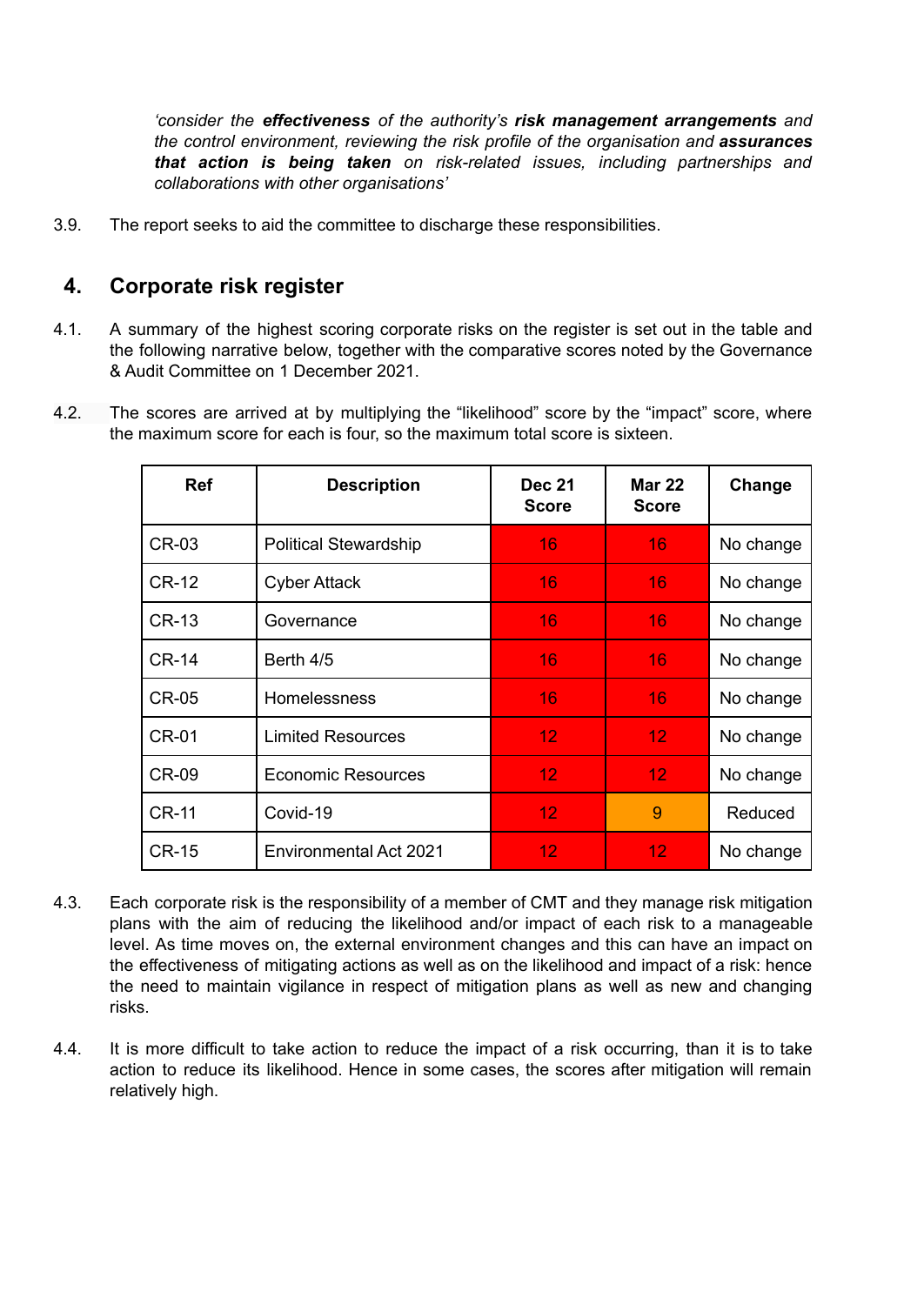# **5. Highest-scoring risks**

- 5.1. **Political Stewardship (Impact 4, Probability 4):** The Council is now under Conservative control, however this came after a period of continued leadership change and so political stewardship remains a risk to the council. The council continues to pursue opportunities to support cross-party working and induction training for new members.
- 5.2. **Cyber Attack (Impact 4, Probability 4):** The Council is becoming more and more aware of cyber attacks across the local government sector. This and recent attempts to send emails to staff from internal email addresses such as the Chief Executive's, further highlights the impending risk to internal systems.

At a time when the majority of staff are working from home due to the pandemic, a much higher reliance on IT systems is needed and therefore the risk of disruption to Council services as a result of a Cyber attack is heightened.

The Council is mitigating the impact of any potential attack by ensuring IT systems are as robust as possible, but as we've seen globally, even the larger international companies are still susceptible to attack.

The Council is also actively considering obtaining Cyber insurance cover to protect the Council against the potential financial impact that could be caused by such an event. The Council are currently completing the relevant paperwork to obtain quotes and assess whether the cover provided offers value for money.

5.3. **Governance (Impact 4, Probability 4):** Statutory Recommendations were received from the external auditors, Grant Thornton, in relation to governance matters and an extraordinary Council meeting agreed the recommendations. Some of the related disciplinary and grievance matters have now concluded following the agreement of a settlement with the former Deputy Chief Executive. Cabinet approval was granted on 8 June 2021 for a budget for anticipated possible costs of up to £733k to fund current and on-going legal fees associated with these matters; a proportion of this funding has been reallocated to fund this settlement.

An external monitoring officer has now been appointed to progress the recommendations laid out in Grant Thornton's report and an initial update on [progress](https://www.thanet.gov.uk/update-from-independent-monitoring-officer/) was provided to the General Purpose Committee at its meeting on 26 January 2022.

However the progress and conclusion of these matters continue to present both a financial and reputational risk to the authority.

5.4. **Limited Resources (Impact 4, Probability 3):** The high score for Limited Resources reflects the fact that it is one of the few risks that in extremis could result in the council losing control of its own destiny. Financial failure at a number of authorities (e.g. Northampton, Croydon, Slough) in recent years has led to central government intervention and in Northampton County Council ultimately led to being replaced with two unitary authorities.

The 2022/23 budget was approved by Council on 10 February 2022, partly as a result of an unexpected increased government finance settlement. However, this settlement is only for one year and the budget gaps remain forecast in future years. Furthermore, there remains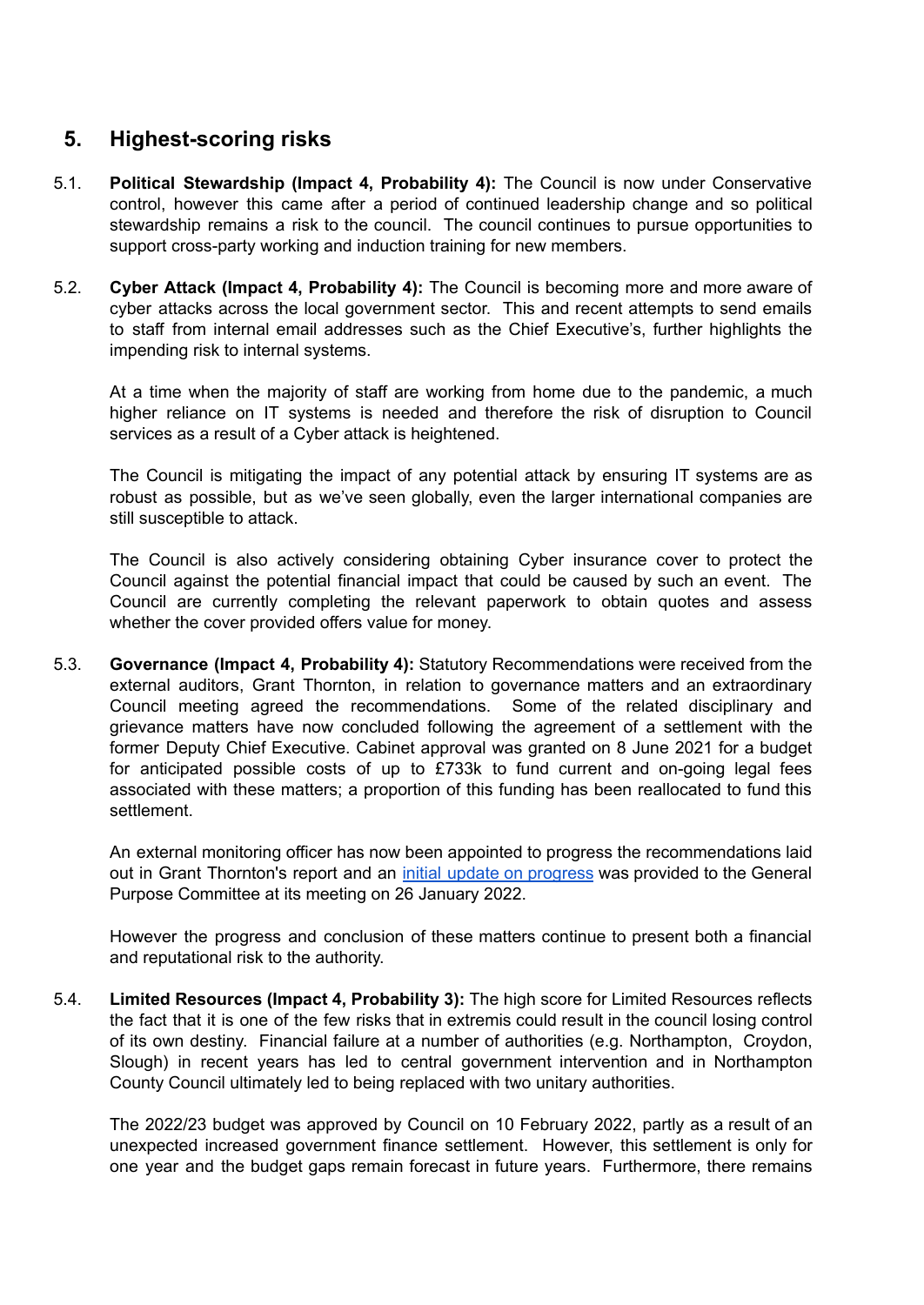uncertainty about the shape of local government finance envisaged as a result of national reviews of Fair Funding and Business Rates. The outcome of these reviews will have major implications for the council's financial standing across the medium term.

The in-year 2021/22 financial position continues to be dominated by the impact of Covid-19. For the early part of this year, the council continued to administer substantial financial support to residents and businesses who remained affected some of which is due to recommence due to the Omicron surge. There is also a continued impact on the council's spending (as we attempted to alleviate the worst aspects of the virus) and income (through reductions in fees and charges, Council Tax and Business Rates).

Thanet's reserves remain relatively low even before Covid-19. Monies were set aside in reserves last year with the specific purpose of addressing Covid-19 and additional Government support is anticipated this year. If spend exceeds these allocations difficult decisions will need to be made to identify reserves to bridge any potential gap.

The most recent monitoring indicates that we will be able to balance the in-year budget overspend by allocating the £1m of additional Covid funding received and some £1m of residual Covid reserve.

5.5. **Homelessness (Impact 4, Probability 4):** Homelessness has grown as a challenge for many local authorities over the last year, Thanet included. There are additional pressures on Housing as the gap between supply and need increases and previously plans have been developed to ensure that this pressure is minimised. The council has reviewed and is delivering its homelessness strategy action plan, is regularly monitoring the levels of homelessness and has commissioned new services to address the increasing need for support. This work will continue. The council has also successfully bid for new government funding to support homelessness services locally.

However the Council is seeing another surge of homelessness across the district as a result of Covid. The district has seen increased pressures on the local private rented sector, driving increases in average rent levels and resulting in a growing gap between rents and local housing allowances. In addition, with the eviction ban coming to an end on 1 June 2021 we are now seeing cases progress through the courts, resulting in additional service and financial pressures. These pressures have made it much more difficult for the council to find suitable, affordable solutions for people facing homelessness in the private rented sector, resulting in an increased number of households living in temporary accommodation.

The financial pressures are currently estimated at up to £450k for 2021/22 based on current homelessness levels and an additional £400k was allocated in the 2022/23 budget in reflection of the expectation of increased demand and costs continuing.

5.6. **Economic resources (Impact 3, Probability 4) -** A combination of Brexit and Covid has seen a significant impact on the Council's supply chain.

The combination of these factors has meant a shortage of HGV drivers and combined with the increased costs of products being imported via shipping containers, has created the perfect storm of increased prices and shortage of supplies.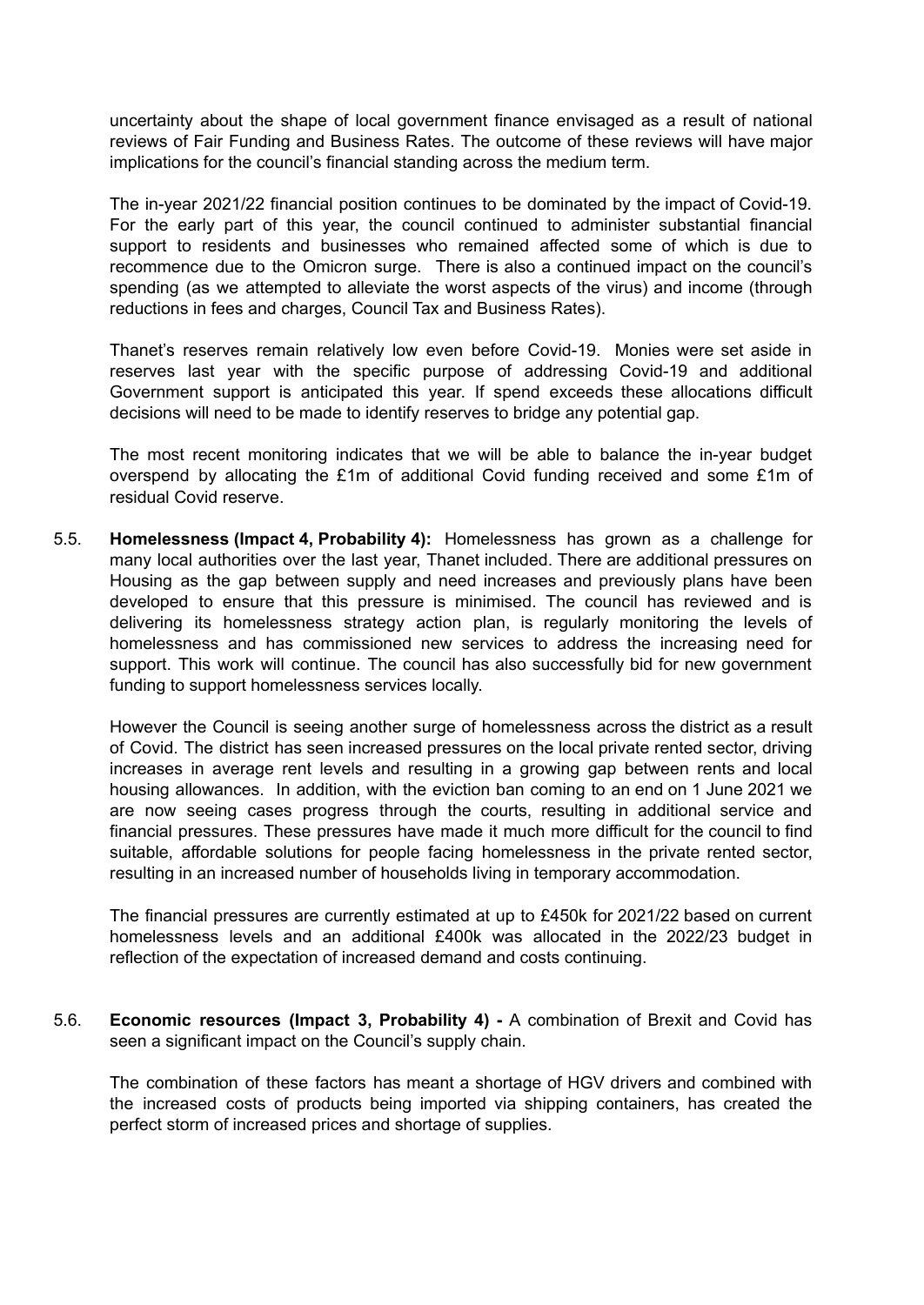This is prevalent in the construction industry and could lead to a rationaition of some schemes in order to ensure they are delivered within budget or the potential for significant overspends.

As this is not an issue exclusive to one-off projects though additional pressures will be felt across both the general fund and housing revenue account in the delivery of day-to-day services leading potentially to some tough choices on what is deliverable within the available budget.

5.7. **Berth 4/5 (Impact 4, Probability 4):** The project has been delayed whilst an environmental impact assessment is developed to inform planning and marine licencing consents. The original berth was taken out of service in November 2020 due to its deteriorated condition.

A Cabinet decision was made in July 2021 to increase budget provision for the project. The project team including engineering and ecology consultants is progressing the EIA as quickly as possible following approval of the required additional funding. Early and regular engagement is taking place with statutory consultees where possible. The revised programme for project delivery indicates a May 2022 construction start subject to consents.

However these delays have resulted in a financial risk to the council due to extended berth outage. This has led to increased costs associated with the berth replacement contract and also potential pass through of extra/over costs from the customer for road haulage of aggregates until the new berth is ready for service.

#### 5.8. **Environmental Act (Impact 3, Probability 4)**

The Environment Act became law on 9 November 2021. This includes fundamental changes in responsibility for waste and recycling which will have implications for the way we deliver statutory household waste collections.

As a member of the Kent Resource Partnership, TDC responded to Government consultations this year on consistency of household collections, Extended Producer Responsibility and a Deposit Return Scheme. Changes affecting household waste as a result of the new act are likely to be implemented in 2023. Whilst the act includes provision for funding and support to local authorities for the proposed changes, the implications for our vehicle fleet and resourcing, income associated with green waste and income from recycling and waste diverted from landfill are not yet clear.

## **6. Reduced Risks**

6.1. **Coronavirus (Impact 3, Probability 3):** In 'normal' emergencies, local authorities and local resilience forums deal first with an emergency and then the Recovery – getting back to 'business as usual' (for example, when the flood waters recede, work takes place to repair any damage and to get people back into their homes). The Recovery from the Covid-19 Pandemic will be unlike any other in our lifetimes. The crisis has gone on for longer, been more extreme and will have more profound consequences than anything we have prepared for before.

Government introduced plan B restrictions on 8 December 2021 in response to the surge of Omicron cases in the UK. Following this and over the festive period the UK saw new daily